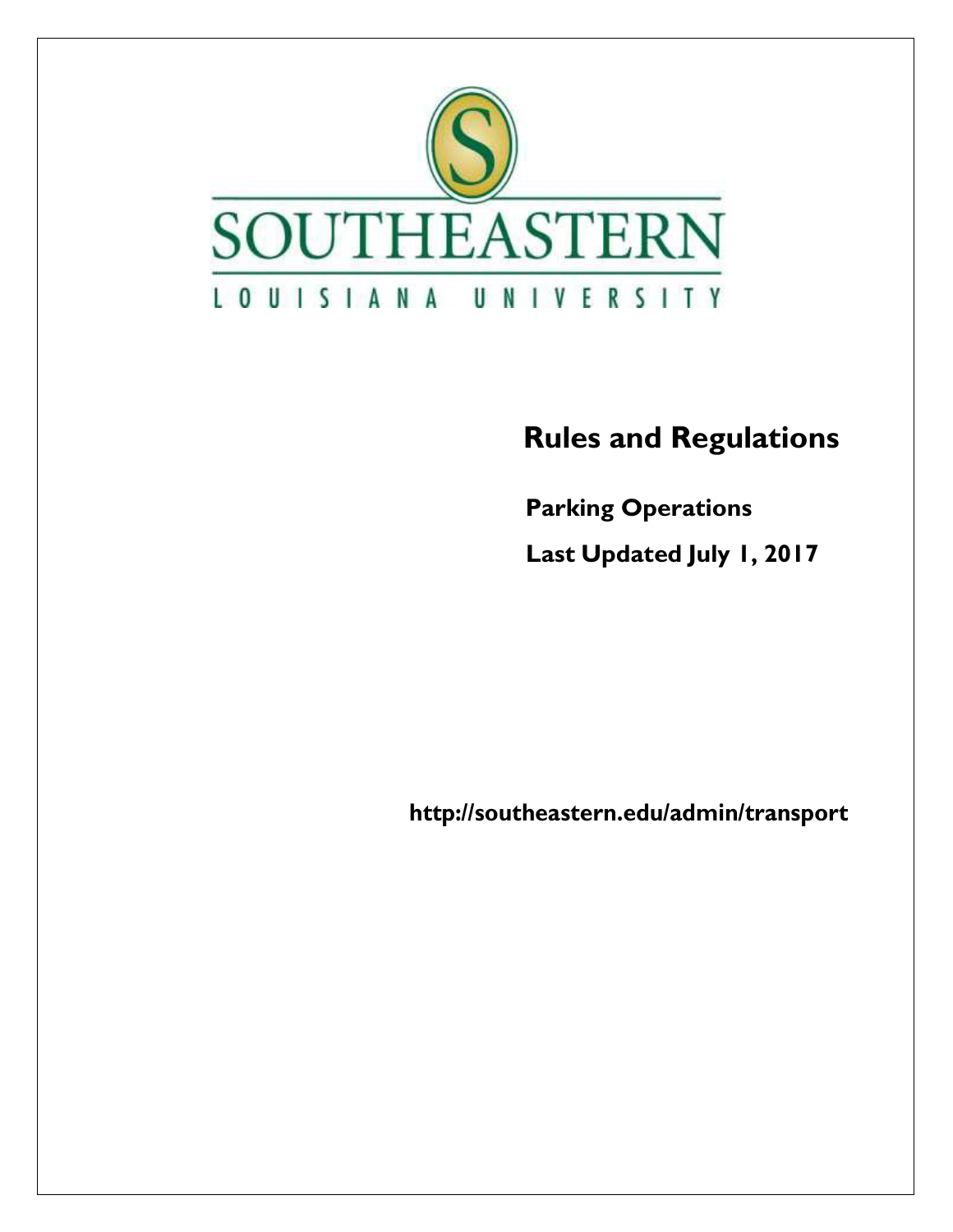

### **Index**

### **Contact Us:** Page 3

### **Definitions:** Page 3

- I. Mission Statement & Scope of Services
- II. General Regulations and Enforcement
	- A. Driver Responsibility
	- B. Hours of Regulation
	- C. Disability Parking
	- D. Loading/Unloading
- III. Departmental Parking
	- A. Supporting University Departments
- IV. Vehicle Registration Policies
	- A. Motorcycle and Moped Registration
		- B. Automobile Registration
- V. Permit Usage and General Policies
	- A. General Permit Regulations
	- B. Compact Car Parking
	- C. Special Event Parking
- VI. Faculty/Staff/Student Parking Areas
	- A. Faculty/Staff Parking Areas
	- B. Residential Life Parking Areas
	- C. Freshman Student Parking Areas
	- D. Upperclass Student Parking Areas
	- E. Maintenance/Emergency Parking Areas
- VII. Permit Guidelines & Sales
	- A. Students
	- B. Retired Employees
- VIII. Visitors
	- A. Visitors Permits
- IX. Temporary Permits & Replacement **Permits** 
	- A. Temporary Permits
	- B. Replacement Permits (Lost/Stolen)
- X. Special Permits
	- A. Campus Recreation Permits
	- B. Disability Permits
	- C. Community Music/Speech Clinic
- XI. Parking Violations and Fines
	- A. Responsible Party
	- B. Violations and Fines
	- C. Impounding/Immobilization
	- D. Probation/Bar Status
	- E. Payment of Fines
	- F. Other Violations and Penalties
- XII. Appeals
	- A. General Information
- B. Appeals Process
- C. Grounds for Appeal
- D. Reasons for Granting an Appeal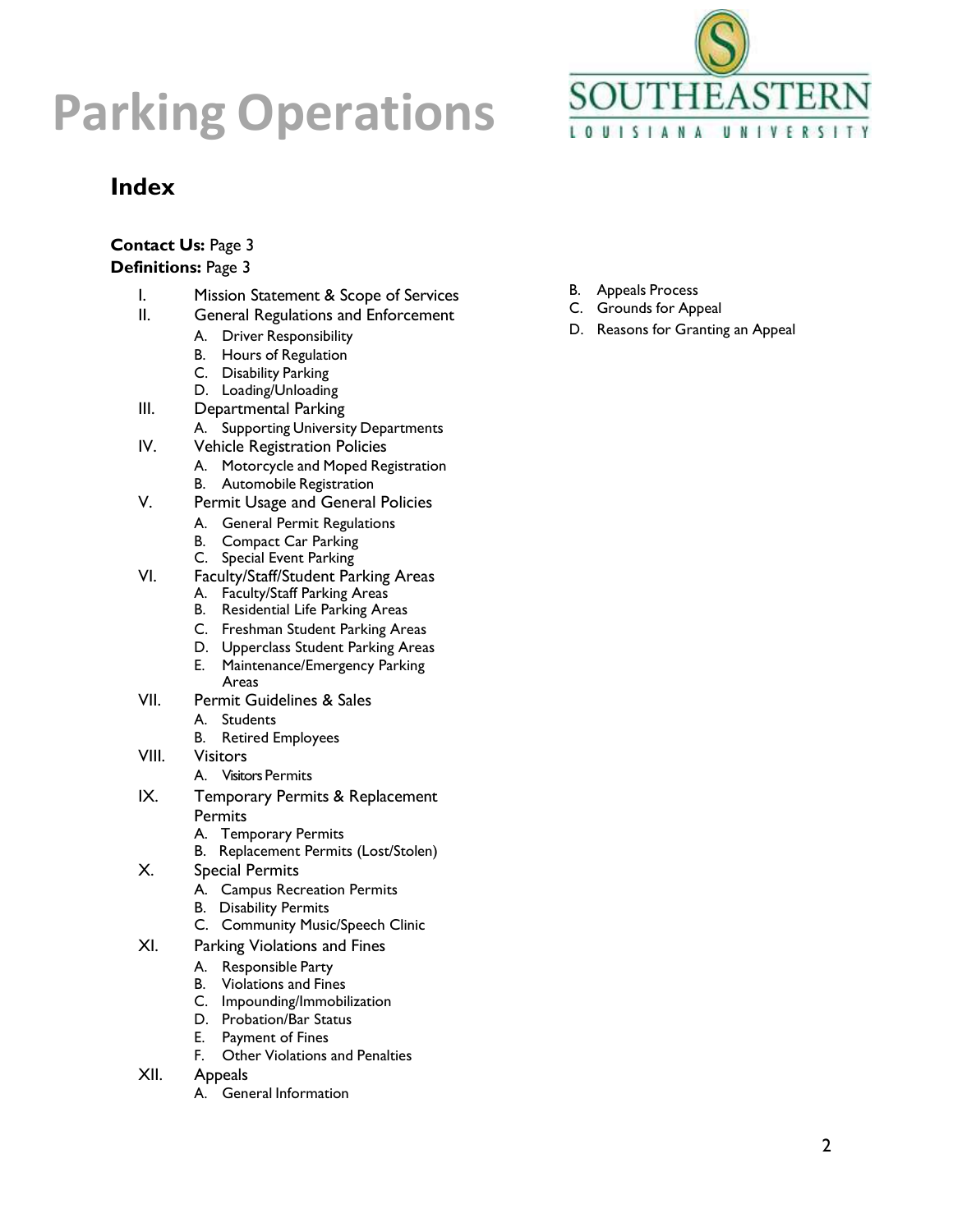

### **Contact Parking Services**

**Our Location...**

Southeastern Louisiana University, Office of Parking Operations, Pride Hall

Phone: (985) 549-5695 After Hours: (985) 549-2222 E-mail: [parking@selu.edu](mailto:parking@selu.edu) 

### **Definitions:**

**Contractor/Vendor:** Agencies contracted to provide services to the University.

**Faculty Member:** Any full-time or part-time employee of Southeastern Louisiana University who holds academic rank and status (Instructor, Assistant Professor, Associate Professor, or Professor). This does not include graduate assistants or student workers.

**Staff Member:** Any full-time or part-time employee of Southeastern Louisiana University who does not hold academic rank or status. This includes employees of other state agencies and employees contracted to provide services to the University. This does not include graduate assistants or student workers.

**Student:** Anyone enrolled in Southeastern Louisiana University for the purpose of receiving instruction who is not also a faculty or staff member.

**Visitor:** Anyone who is not a student, faculty member, or the employee of another state agency.

### **I. Mission Statement and Scope of Services**

### **Mission**

Create and effectively meet the parking demands of the University community, while providing a wide range of quality services within the scope of available resources.

### **Scope**

Parking Operations at Southeastern Louisiana University is committed to providing:

A. Quality parking and related services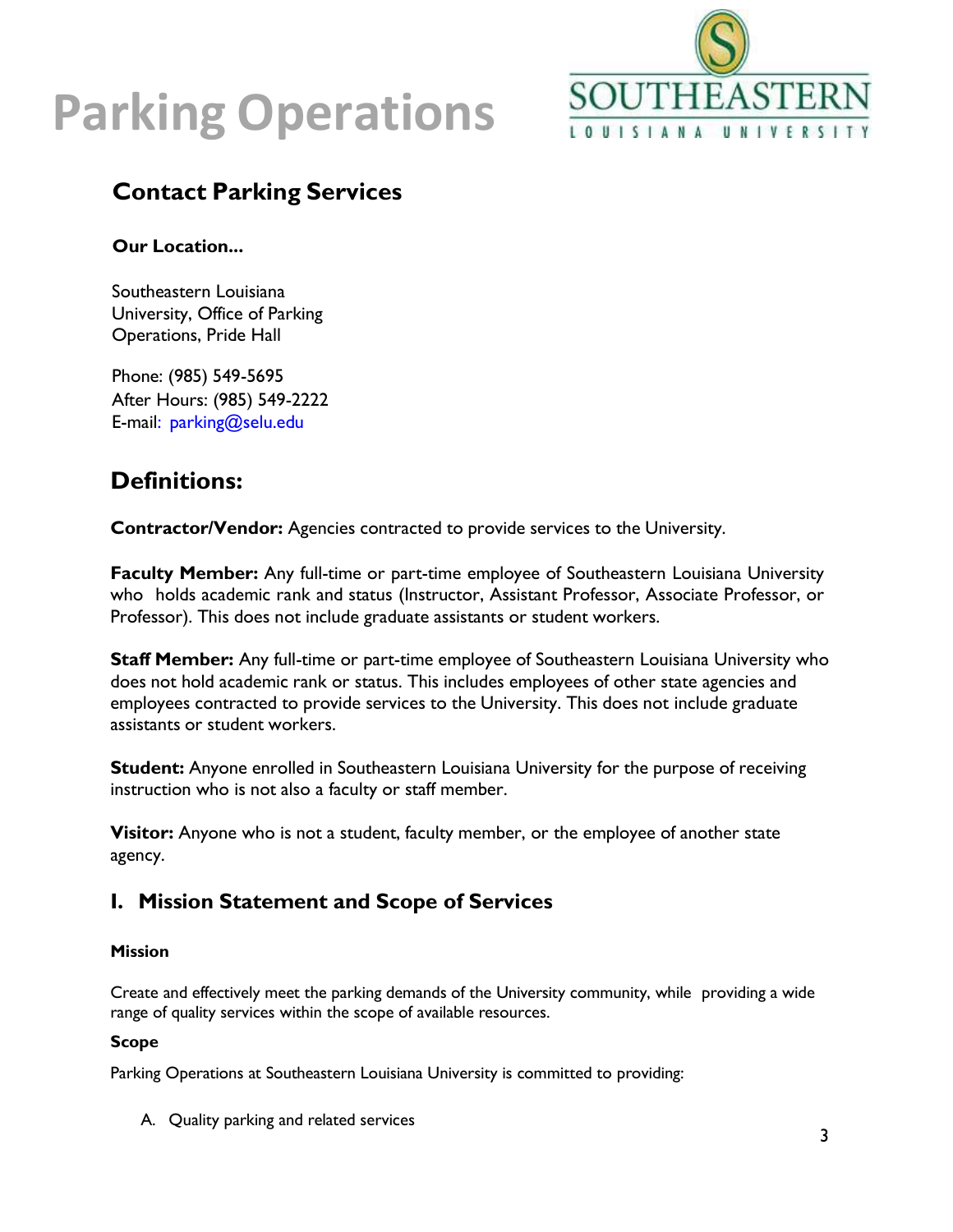

- B. Safe and well maintained parking facilities
- C. Promote policies that are customer focused, friendly, and economically sound, and services that support the mission of the University
- D. Ensure space availability for permit holders through citation issuance

We are committed to providing the university community with quality and related services. Parking Operations is responsible for enforcing all parking lots, parking structures and restricted areas such as docks and loading zones.

- E. All students and employees who operate a motor vehicle on the Southeastern campus must be familiar with and abide by the following regulations.
	- o These regulations have been designed to ensure the safety of all members of the University community and the efficient utilization of all available parking areas.
	- o Driving a motor vehicle on the campus is a privilege granted by the university, and if that privilege is abused, it can be revoked.
- F. These regulations have been approved by the university administration. The Office of Parking Operations is charged with enforcing these regulations.

### **II. General Regulations and Enforcement**

### **A. Driver Responsibility**

- 1. All persons registering or operating motor vehicles on campus are responsible for knowing the rules and regulations governing parking and traffic.
- 2. The responsibility of finding a legal parking space rests with the vehicle operator.
- 3. The speed limit on campus is 15 miles per hour, unless otherwise posted. Vehicles must yield to pedestrians in crosswalks.
- 4. All students, faculty, staff and other persons affiliated with the University (contractors, vendors, etc.) who operate and park a motor vehicle on the Southeastern campus must properly display a current parking permit on their vehicle, and must be parked in a designated parking space.
- 5. Southeastern Louisiana University does not assume any responsibility for the care and/or protection of any motor vehicle driven onto or parked on the campus at any time or liability for damages or loss to any vehicle's contents while on the campus.
- 6. In order to establish responsibility for any parking citations accumulated by any motor vehicle illegally parked on University property, the Parking Operations Office may make the reasonable presumption that a student or staff member with the same address and last name as the registered owner of the vehicle is the operator of that vehicle.
- 7. The person who obtains a parking permit is responsible for the following while their registered vehicles are on the campus: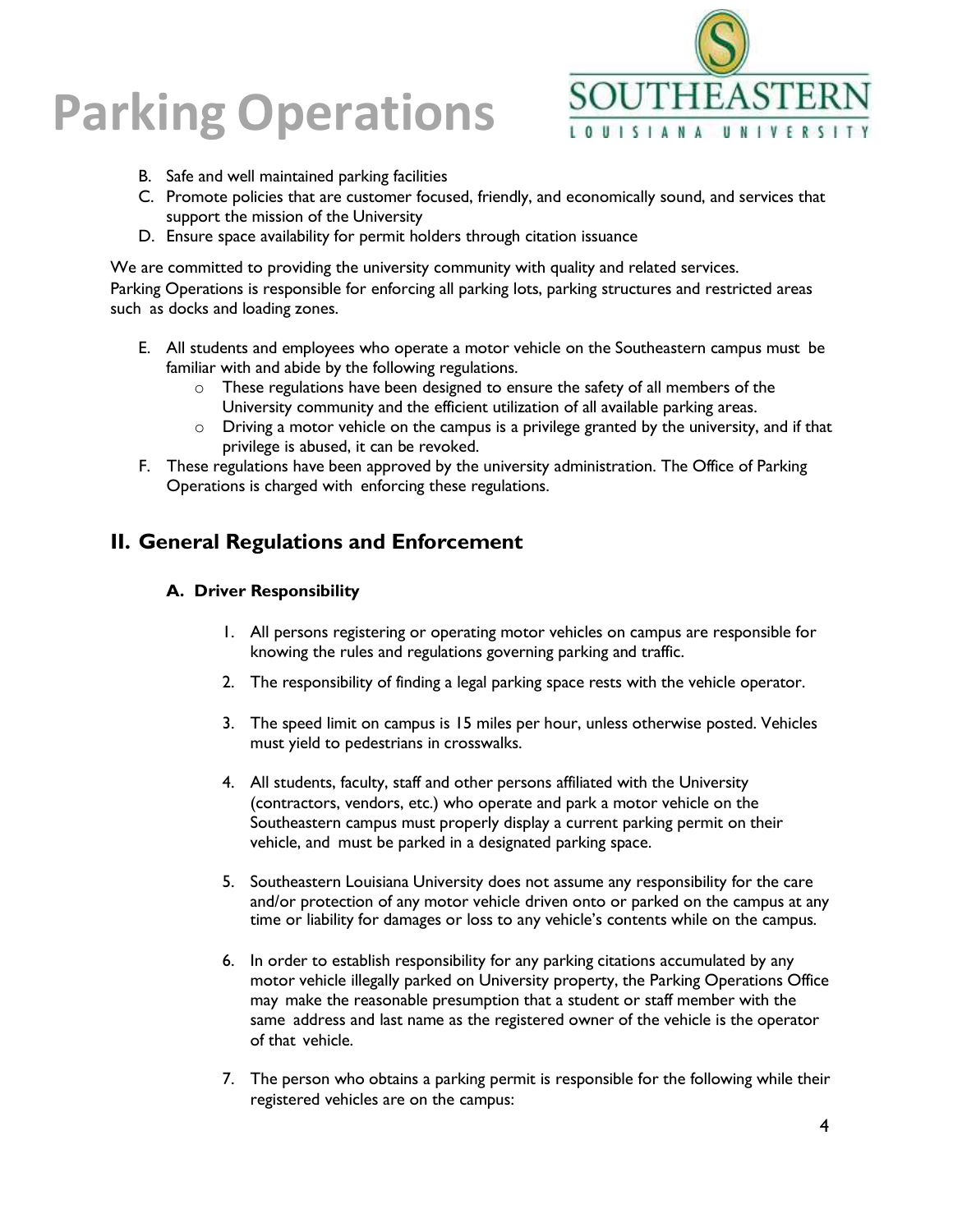

- a. The safe operation of the vehicle upon which the permit is displayed.
- b. The conduct of any passengers in the vehicle.
- c. All parking and traffic citations issued to that permit.
- d. The maintenance of the vehicle's lights and safety equipment.

### **B. Hours of Regulation**

- 1. Between 7 a.m. and 4:00 p.m. Monday through Thursday, University employees, students, vendors and visitors must park in specific areas on campus based on their classification. After 4:00 p.m. on weekdays, weekends, and on days when University classes are not in session, designated parking is cancelled and individuals may park in any upperclass student parking area with a valid permit. Handicapped parking spaces and reserved spaces are restricted. The fine for illegally parking in a handicapped space is \$275.00.
- 2. On Fridays, freshman commuters can also park in upperclass parking zones.
- 3. After 4:00 p.m. on weekdays, 12:00 p.m. on Fridays, weekends, and on days when University classes are not in session, designated parking is cancelled, with the exception of residential zones.

### **C. Disability Parking**

- 1. To park in a handicapped parking space, the applicant must obtain a Southeastern handicap parking permit to be displayed in front of a state-issued handicapped placard. A mobility ID card must be presented to Parking Operations. If the applicant has a handicap license plate, the vehicle registration card must be in the applicants name and presented to Parking Operations. This permit allows the individual to park in a Faculty/Staff parking space, student parking area, or handicapped space.
- 2. To obtain a special medical parking permit, the applicant must bring to the Parking Operations Office a certification from the physician explaining the temporary disability. The letter must also contain a statement as to the beginning and ending dates the physician expects the person to be temporarily disabled. The special medical permit must be displayed from the vehicle's rearview mirror in front of the current University parking permit. This permit does not allow parking in a handicap space.
- 3. Handicap spaces are available to visitors. The temporary handicap parking permit requirements are the same as stated in C 1. above.

### **D. Loading/Unloading**

1. For purposes of loading/unloading, operators of vehicles must contact the Parking Office and provide details regarding the operator's passenger vehicle (Make, Model, Color, License Plate #). The passenger vehicle is permitted to park for loading and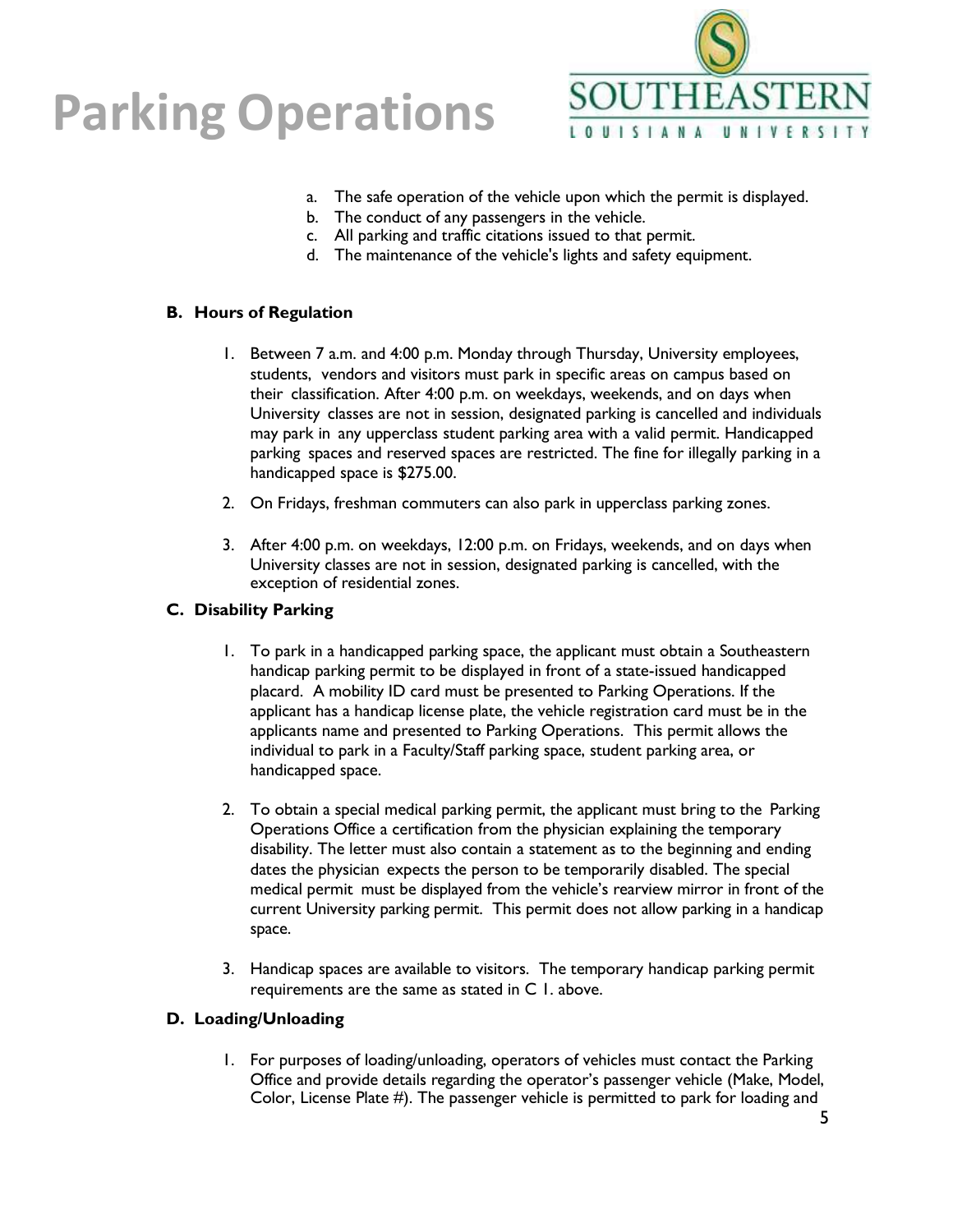

unloading purposes only. Loading authorization does not authorize the holder to park where parking is specifically prohibited, in handicapped and reserve spaces, or for an extended period of time

### **III.Departmental Parking**

### **A. Supporting University Departments**

- 1. Parking Operations will work with departments with unique parking needs and, whenever possible, develop solutions to accommodate these needs. Situations requiring consultation with Parking Operations management must be done in advance to allow communication, planning and agreement among all parties.
- 2. Special Event parking requests can be coordinated using the "Registration of Activities" form.

### **IV. Vehicle Registration Policies**

### **A. Motorcycle and Moped Registration**

- 1. In addition to the one (1) permit for your motor vehicle, an applicant may purchase a decal for a motorcycle. A motorcycle decal must be displayed properly and only on the vehicle for which it was obtained. It may not be transferred between vehicles. Decals may never be taped or laminated, or applied in any way so as to be removed and used in another vehicle.
- 2. Motorcycles, mopeds and scoters are prohibited from parking in bike racks, fire lanes, yellow zones, sidewalks, disability spaces, access zones, unauthorized spaces or loading docks.
- 3. Southeastern has several designated motorcycle parking throughout campus.

### **B. Automobile Registration**

- 1. All vehicles parked on campus must display a Southeastern parking permit from the rearview mirror, so that the permit number is visible and the expiration date faces the windshield. Motorcycles/Scooters must display valid permanent decals on the right front fork.
- 2. Decals are available for specialty vehicles upon request. (i.e. Jeeps, convertibles, and motorcycles)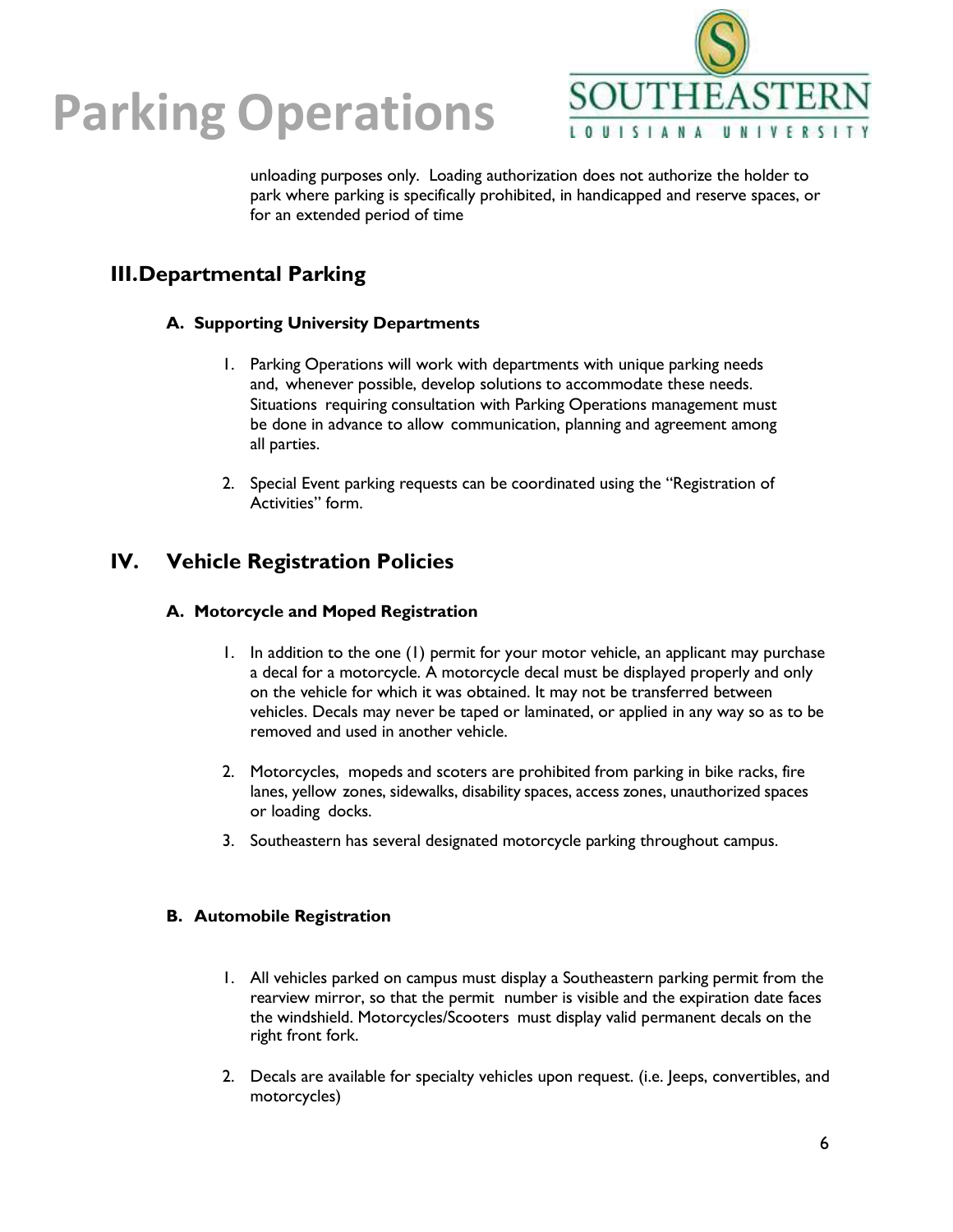

- 3. Current Southeastern students must register their vehicles online through Leonet.
- 4. Faculty/Staff must present a current Southeastern identification and complete a "Vehicle Registration Form".
- 5. An individual may not register a vehicle for another person.
- 6. Permits are for the use of the permit holder only and remain the property of Southeastern Louisiana University while valid.
- 7. Permits are to be removed from a vehicle before transfer of ownership. Individuals should notify Parking Operations when a vehicle is no longer their responsibility.

### **V. Permit Usage and General Policies**

### **A. General Permit Regulations**

- 1. All students, faculty, staff and other persons affiliated with the University (contractors, vendors, etc.) who operate and park a motor vehicle on the Southeastern campus must properly display a current parking permit on their vehicle.
- 2. Students, faculty, and staff who park on campus after normal hours must also obtain and display a current parking permit. This includes students who take classes at night and faculty or staff members who work at night.
- 3. All parking permits for the academic year expire at the end of the summer semester (July  $31$ <sup>s</sup>). All Faculty/Staff and students must purchase a new permit for the academic year prior to the fall semester.
- 4. Faculty/Staff permits are for the use of the registered Faculty/Staff member only and must not be used by spouses/children who are students or by any other individual. Violation may result in fines and the revocation of the parking permit.
- 5. Faculty/Staff members who resign from the University to become full-time students must turn in their Faculty/Staff permit and purchase a student permit from the Parking Office.
- 6. Students who become full-time employees of Southeastern Louisiana University must turn in their student permit and purchase a Faculty/Staff permit at the Parking Office.
- 7. Any vehicle parked on campus for the benefit/purpose of a specific student or employee must be parked in accordance with the student's or employee's classification and must have an appropriate permit properly displayed. The student or employee will be responsible for any citations issued to the vehicle not parked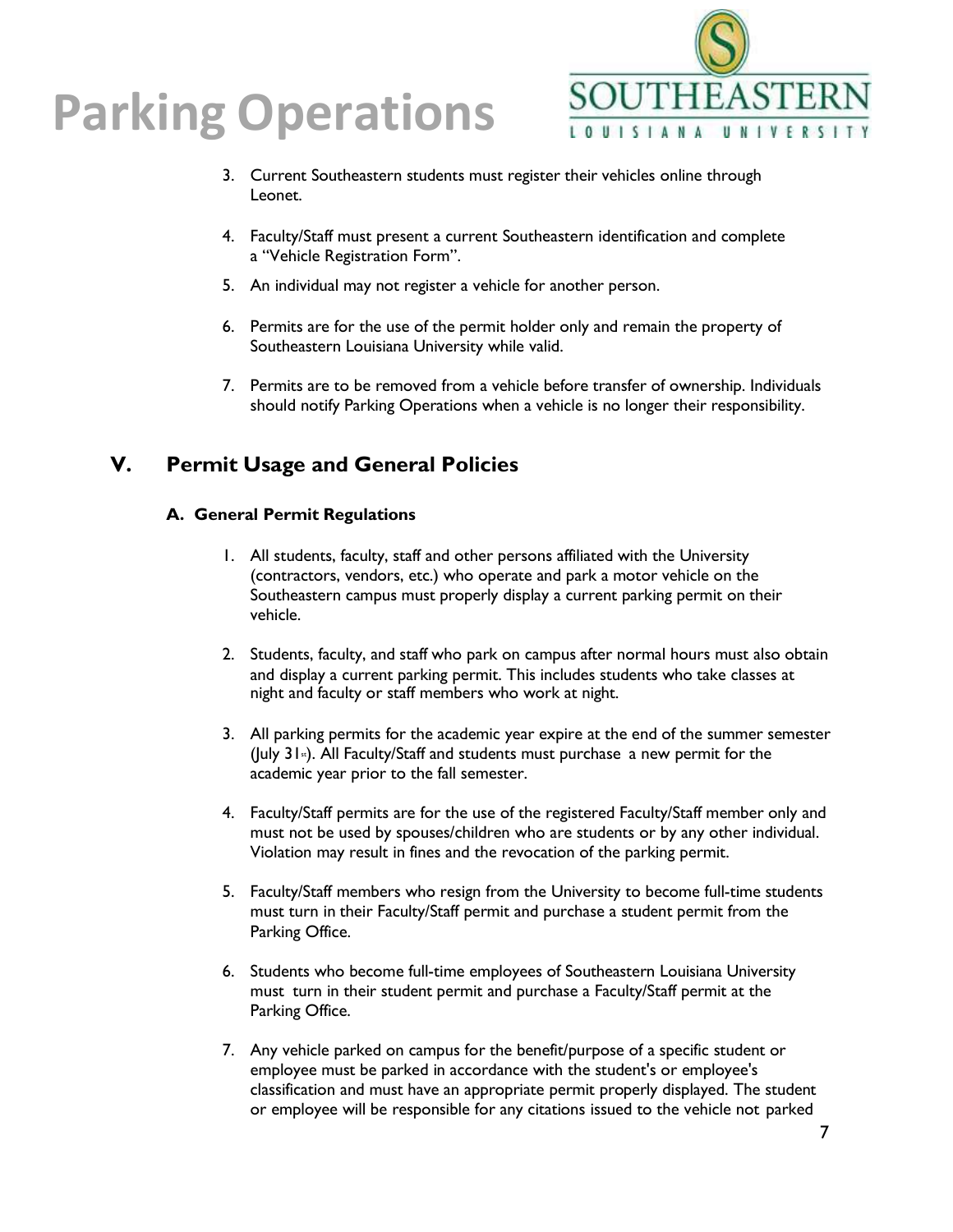

in accordance with campus regulations.

- 8. Permits cannot be sold, altered, falsified, or transferred to another individual. Permits are for use by the individual issued the permit. Parking permits must not be altered or defaced in any manner. This includes changing the wording or the expiration date. Any alterations will result in immediate immobilization and fines.
- 9. Each Faculty/Staff member/contract employee is limited to one (1) hangtag per individual. A permit may be transferred from one vehicle to another, but must be used only by the student or employee to whom it was issued. An additional decal is available to be purchased, however, only one vehicle at a time is allowed to park on campus.
- 10. In the event your vehicle becomes disabled, it is the owner/driver's responsibility for its removal as soon as available services permit. Parking lots may not be used to store a vehicle. If a vehicle will be left unattended for more than 48 hours, the owner/driver should contact Parking Operations.

#### **B. Compact Car Parking**

These parking spaces are designated by signs "Compact Car Parking". The spaces allow parking only for automobiles designated by the manufacturer as a compact car or subcompact car. Vehicles must park in their designated zones.

#### **C. Special Event Parking**

- 1. Unauthorized motor vehicles may not park in areas posted with signs and/or barricades that are reserved for special event parking.
- 2. Vehicles authorized to park in areas reserved for special events shall be identified with a dash pass, placard, or permit approved by Parking Operations and issued by the authorized event sponsor prior to the event.

### **VI. Faculty/Staff/Student Parking Areas**

### **A. Faculty/Staff Parking Areas.**

- 1. Areas shall be designated by signs with a red rectangle sign(s) and designated red on the official campus parking map.
- 2. Areas posted as Faculty/Staff shall not be available for parking except for those vehicles displaying a current Faculty/Staff permit.

#### **B. Residential Life Parking Areas.**

- 1. These areas are indicated in maroon on the official campus parking map and indicated on campus by signs with a maroon rectangle and a zone number.
- 2. Students residing in student residential facilities are restricted to parking in their designated parking areas/zones during the Fall and Spring semesters between 7:00 am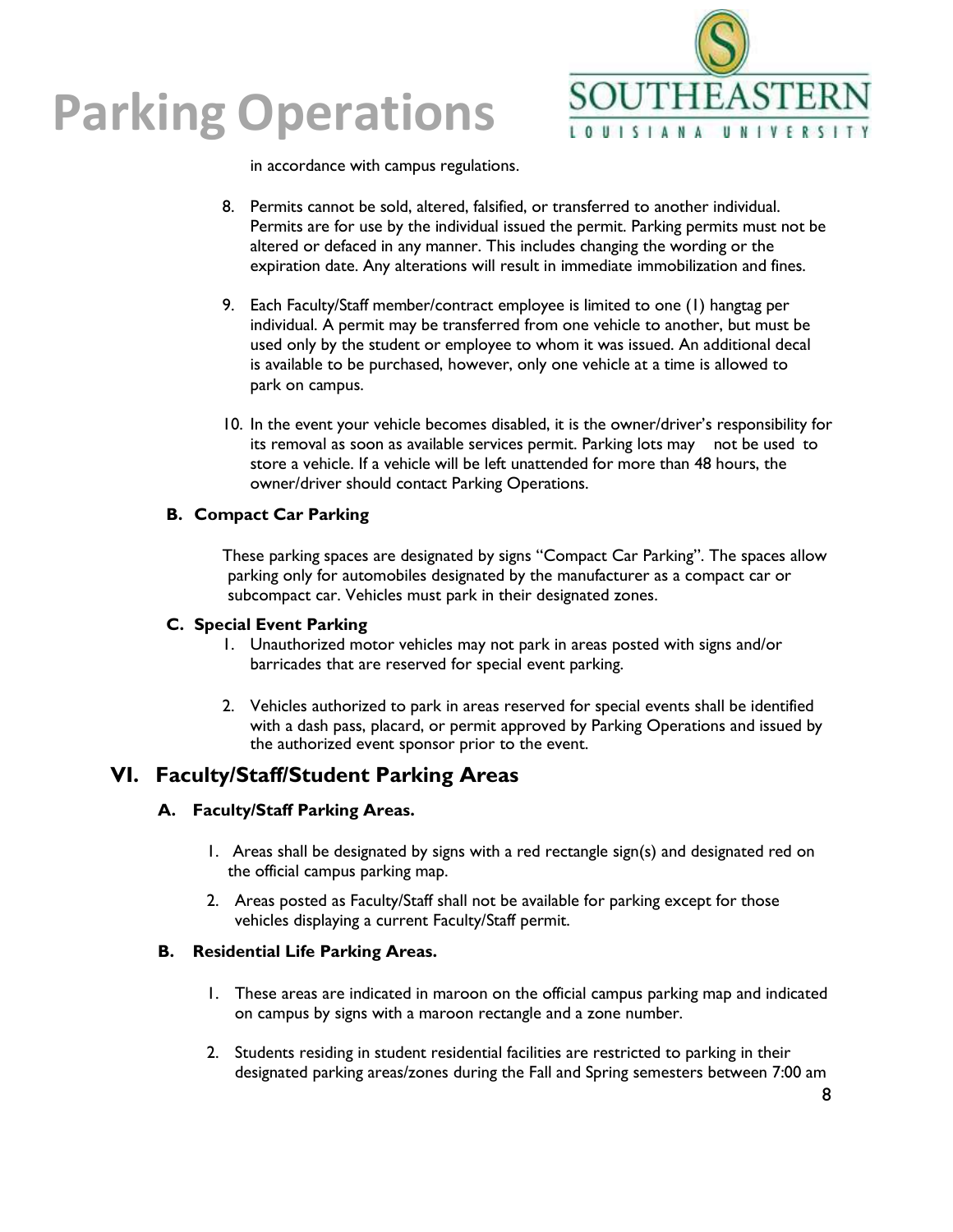

and 4:00 pm.

- 3. During the Fall and Spring semesters, after 4:00 pm, Monday through Thursday, and after 12:00 pm on Friday, students with residential hangtags can park in upperclass and Faculty/Staff parking areas.
- 4. Upperclass and Faculty/Staff cannot park in the residential zones at any time.
- 5. The student parking zones are:
	- Zone 4: Tangipahoa/Hammond Halls
	- Zone 5: Pride Hall, Taylor Hall, Livingston Hall, and Louisiana Hall.
	- Zone 6: St. Tammany/Washington Halls
	- Zone 7: Zachary Taylor Hall
	- Zone 8: Southeastern Oaks Apartments and "The Village"
	- Zone 9: Cardinal Newman Hall

#### **C. Freshman Student Parking Areas**

- 1. Freshman Commuter Student parking areas are indicated in brown on the official campus parking map and indicated on campus by signs with a brown rectangle.
- 2. Freshman are restricted to parking on North Campus during the fall and spring semesters.
- 3. During the Fall and Spring semesters, after 4:00 pm, Monday through Thursday, and after 12:00 pm on Friday, students with freshman hangtags can park in upperclass and Faculty/Staff parking areas.
- 4. During the Summer Semester, freshman can park in any upperclass area on main campus.
- 5. Freshman hangtags cannot park in a residential zone at any time.
- 6. Freshman Commuter Parking is overflow for everyone with a current parking permit.

### **D. Upperclass Student Parking areas.**

- 1. Upperclass student parking areas are indicated in gold on the official parking campus parking map and indicated by campus signs with a gold rectangle.
- 2. During the Fall and Spring semesters, after 4:00 pm, Monday through Thursday, and after 12:00 pm on Friday, students with upperclass hangtags can park in Faculty/Staff parking areas.
- 3. Upperclass hangtags cannot park in a residential zone at any time.

#### **E. Maintenance/Emergency Parking Areas.**

1. These areas are indicated on campus with yellow lines, curbs, yellow concrete bumpers and/or hash marks.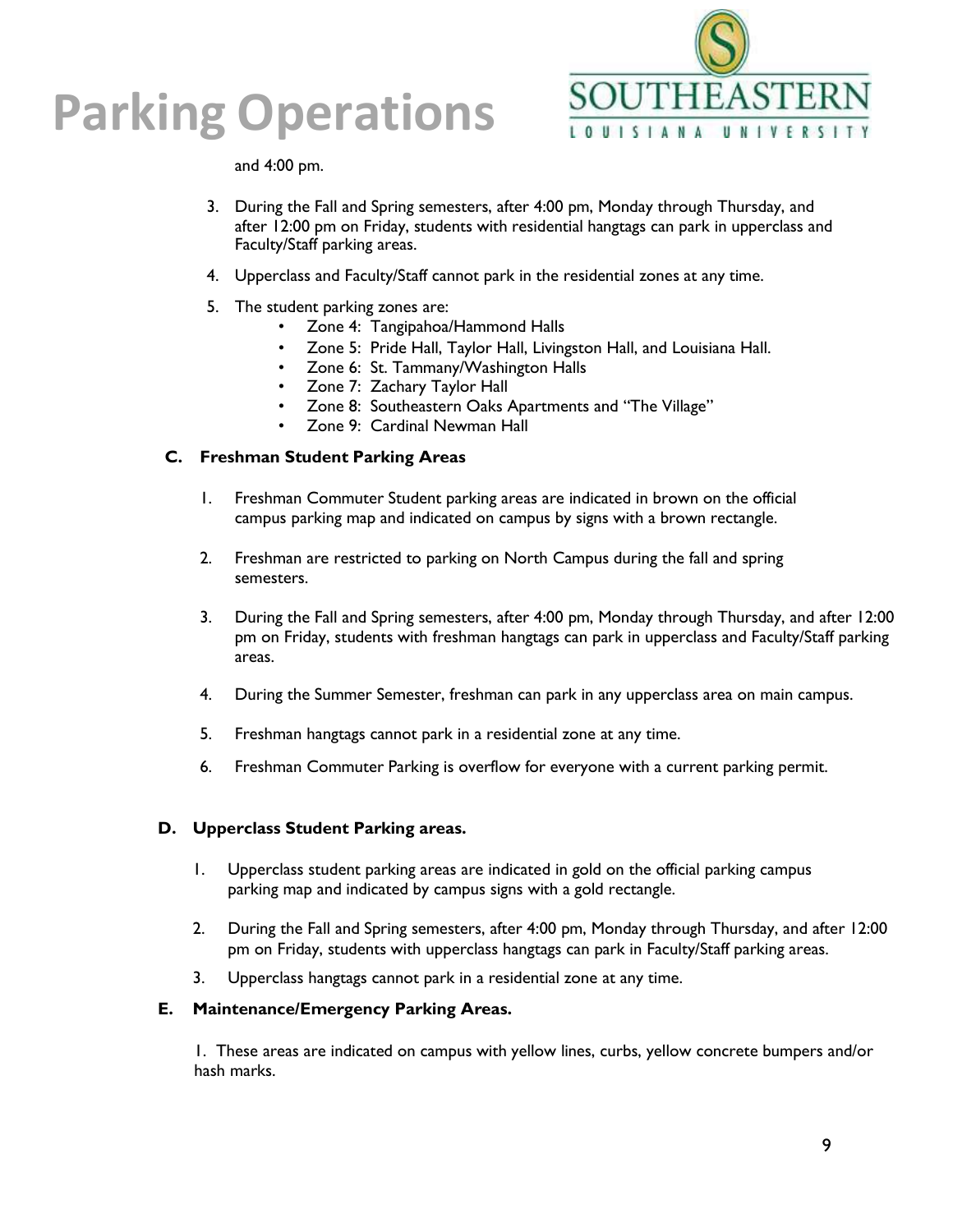

2. Only authorized University maintenance/emergency vehicles on official University business may park in these areas.

### **VII. Permit Guidelines & Sales**

#### **A. Students**

Students must register their vehicles online to purchase a permit for the year. If you have outstanding parking fines, they must be paid before you can purchase your permit.

#### **B. Faculty/Staff**

- 1. Faculty and Staff can purchase a permit by coming to the Parking Operations Office. Faculty and Staff that are paid through Southeastern Louisiana University payroll system may purchase their annual permit via payroll deduction. This option is available only August 1st through October 1st each Fall Semester. Temporary employees are not eligible for payroll deductions.
- 2. Terminated Faculty/Staff and otherwise exiting employees are no longer eligible for a permit and must return their permit to Human Resources during exit processing.

#### **C. New Employees**

New full-time employees hired after October 1st do not have the payroll deduction option. However, these new employees do have the option to purchase a semester parking permit in lieu of an annual permit. An employee wishing to have their permit paid through payroll deduction can sign up in August of the following fiscal year.

### **D. Retired Employees**

A retiree may obtain a parking permit at no cost with a Southeastern ID indicating they are retired. The parking permit is for the exclusive use of the retiree only.

### **VIII. Visitors**

### **A. Visitor Permits**

- 1. Time limited visitor parking is located on SGA Drive next to Pride Hall, Galloway Dr., and North Campus Main Building. The visitor must obtain a permit from the location stated on the visitor's sign. Visitor should then move out of the visitor's space to a legal parking space. The East Student Union Lot visitor's spaces are restricted to non-University students or faculty/staff.
- 2. Handicap spaces are available to visitors. (see Section II. C 1.)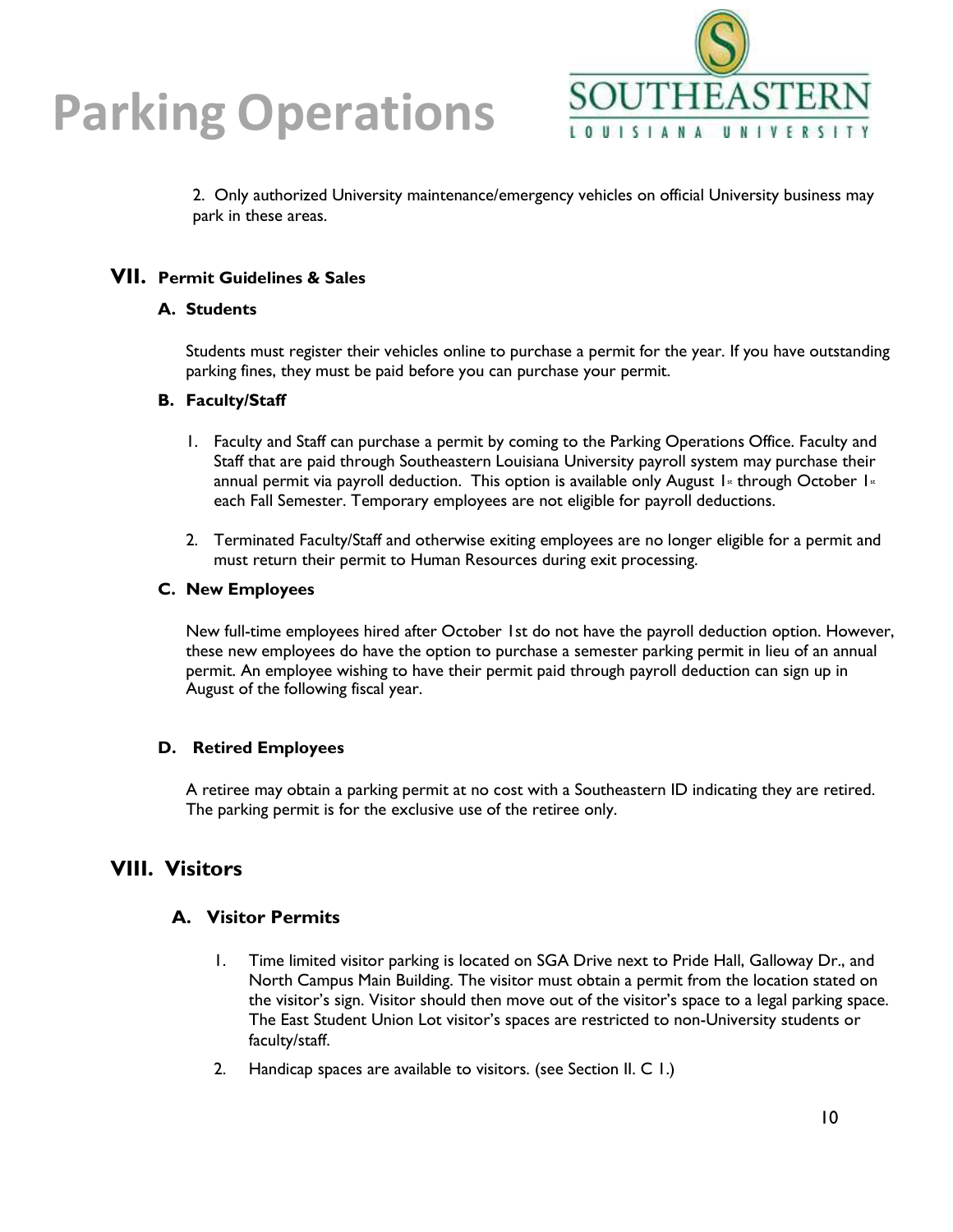

- 3. All requests to accommodate visitors for special events need to be coordinated with Parking Operations. If you have specific visitor parking questions, please call us at (985)549-5695.
- 3. Only Parking Operations may authorize a visitor to park in an area not designated as a valid parking space.

### **IX. Temporary Permits & Replacement Permits**

### **A. Temporary Permits**

- 1. Temporary permits are available to permit holders who do not have their current permit in their vehicle to park on campus. Two one-day permits will be issued at no charge and subsequent permits will be issued at a cost of \$2 per day.
- 2. Individuals who have not purchased a current permit may obtain a maximum of two one-day permits during the academic year at a charge of \$2.00. Additional permits will be issued at a charge of \$5.00/day.
- 3. Temporary permits cannot be replaced or returned for a refund.

### **B. Replacement Permits (Lost/Stolen)**

- 1. If your permit is lost or stolen it must be reported Parking Operations. The user may purchase a replacement hangtag for the remainder of the school year. Any further use of the lost/stolen permit is fraudulent. If stolen on Southeastern's campus, the permit holder must file a police report with Campus Police.
- 2. If the lost/stolen permit is found the vehicle displaying the permit will be immobilized. The individual will make reimbursement to the original owner of the lost/stolen permit.
- 3. Anyone misrepresenting the circumstances of the loss or theft of a permit will be subject to student judicial actions or prosecution in accordance with Louisiana Criminal Law.

### **X. Special Permits**

### **A. Campus Recreation Permits**

- 1. This permit is issued by the Pennington Center and will allow individuals to park in the Pennington Recreational Center parking lot.
- 2. To park in a handicap space, a Southeastern temporary parking permit is required from Parking Operations. A mobility ID or vehicle registration, and a valid state issued handicap placard or license plate are required.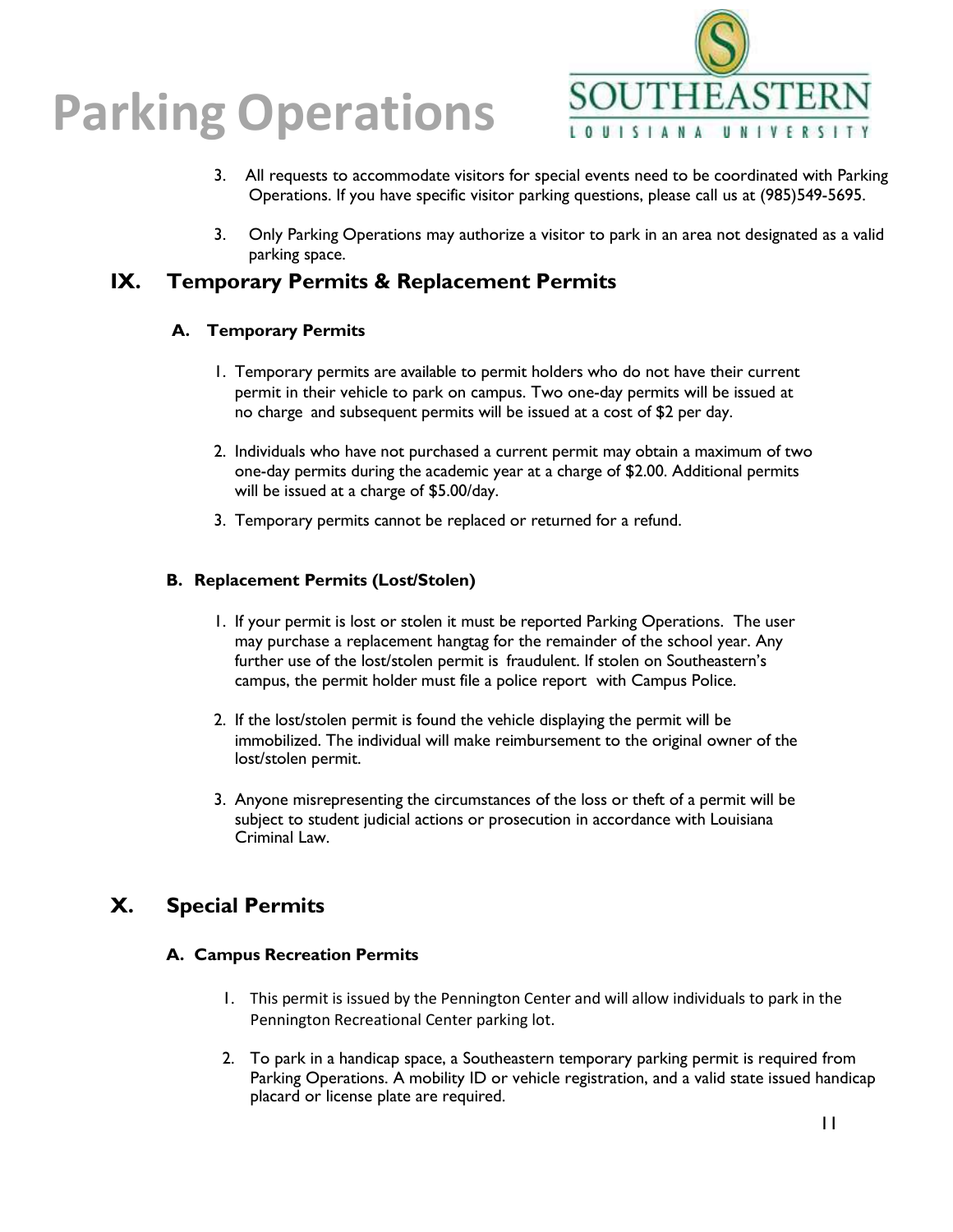



### **B. Disability Permits**

1. See Section II.C

### **C. Community Music/Speech Clinic Permits**

1. Vehicles displaying a valid 'Community Music Permit" or "Speech Clinic Permit" may park in a student or Faculty/Staff parking area.

### **XI. Parking Violations and Fines**

#### **A. Responsible Party**

- 1. A Permit cannot be sold, altered, falsified, or transferred to another individual. A permit is for the sole use of the person to which it is issued.
- 2. Citations will be the responsibility of the registered holder of the permit.
- 3. If no permit is displayed, the owner of the vehicle will be responsible for resulting parking violations.
- 4. If no permit is displayed, but the vehicle is registered to a permit holder, the owner of the permit will be responsible for resulting citations.

#### **B. Violations and Fines**

- 1. Parking and traffic citation fines are defined by the University Administration. Parking Operation guards and student parking guards issue University parking citations.
- 2. Anyone possessing a permit that has been reported as lost or stolen, or that has been counterfeited and/or altered, may be referred to the Student Conduct for disciplinary action.
- 3. If an individual has not purchased a current permit and receives a citation for not having a parking permit or for having an expired permit, it can be voided upon purchase of a current permit. This courtesy void can only be used once per academic year, and is limited to the initial citation if more than one is received.
- 4. Improper display of parking permit—permit placed other than on rear-view mirror or on an incorrect location on windshield. The permit must be clearly visible through front windshield with the colored side facing forward.
- 5. Each parked vehicle must be positioned so that its tires do not rest upon nor cross over the lines that designate the parking space it occupies.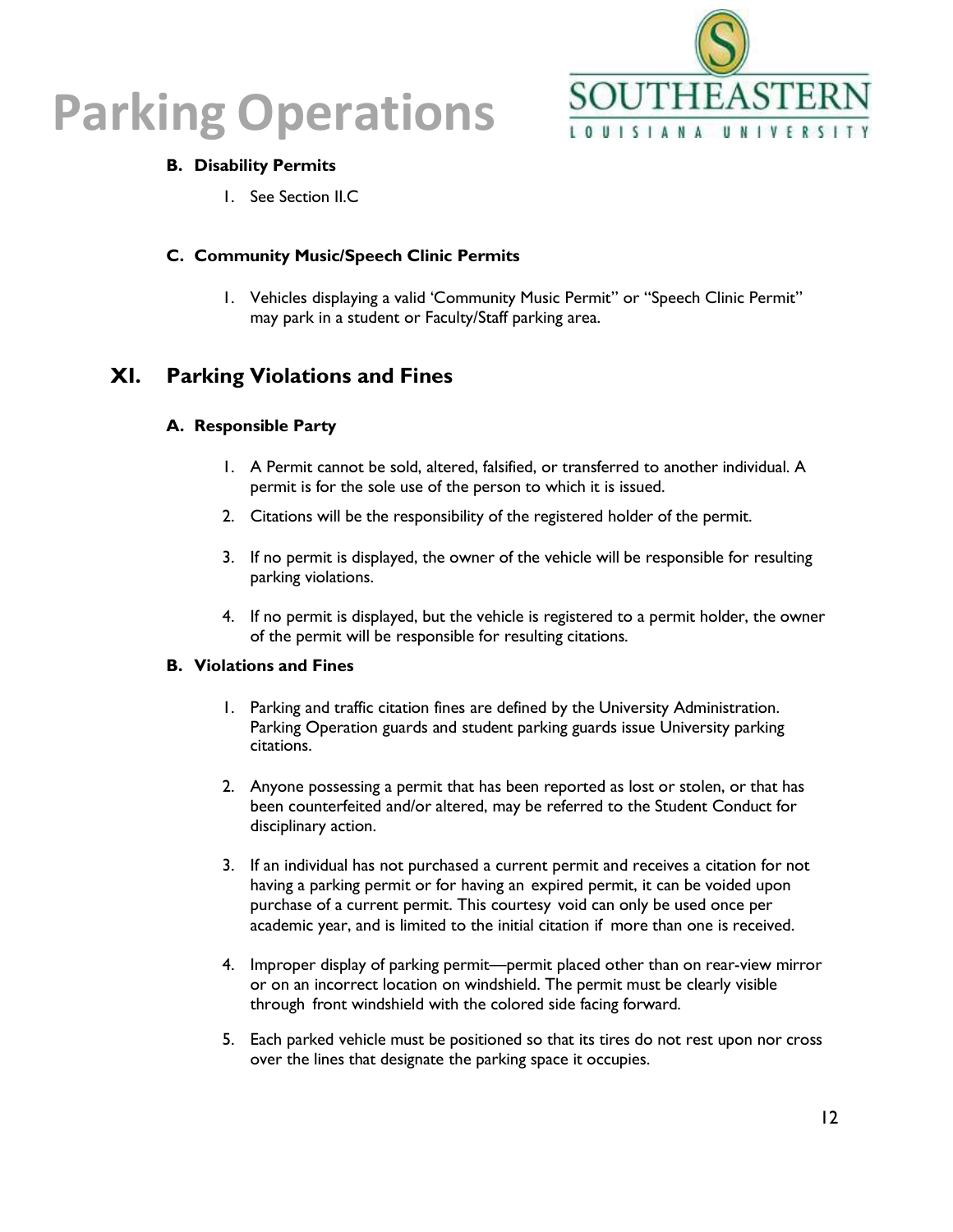

- 6. All motor vehicles must be parked forward in each parking space between two white lines or in front of a concrete bumper block. Do not drive through one parking space to park in the opposite parking space. Vehicles must not be backed into a parking space, with the exception of University police vehicles and Lion Traxx shuttle buses.
- 7. An elementary school zone is in effect on North General Pershing Street Monday thru Friday from 7:00 a.m.  $-$  9:00 a.m. and 2:00 p.m.  $-$  4:00 p.m. on school days. This is a hands free zone and the use of cell phones is prohibited.
- 8. Motor vehicles must not be parked in areas not designated for parking. These include sidewalks, grassy areas, shoulders of streets, areas of parking lots not lined as spaces, and areas in gravel lots that do not have concrete bumper blocks.
- 9. Motor vehicles must not be parked in such a way that they block crosswalks, sidewalks, service drives, loading zones, construction zones, handicapped access areas, or legally parked vehicles. Vehicles in violation of this regulation may not only receive a parking citation, but may also be towed at the operator's expense.
- 10. See Parking Operations webpage for the fine schedule and other violations not detailed above.

### **C. Impounding/Immobilization**

- 1. Vehicles may be immobilized for violating university parking regulations and/or state laws.
	- a. Any attempt to move an immobilized vehicle or remove the wheel immobilizer may cause serious damage to the vehicle. Any damage caused by such an attempt will be the sole responsibility of the driver.
	- b. In order to remove the wheel immobilizer, the driver must report to the Parking Operation's Office or University Police with their issued immobilizer notice, citation, and identification.
- 2. In all cases when an auto-boot immobilizer is utilized to disable a vehicle, the parking guard placing the boot on the vehicle will immediately place a completed "Immobilization Notice" on the driver's side of the vehicle and/or on the driver's side door. If you find such a notice on your vehicle, contact Parking Operations or if after hours University Police immediately. Any attempt by the owner to move the vehicle or remove the immobilizer while the auto-boot immobilizer is in place, may result in damage to the vehicle and any damage to the immobilizer will result in criminal charges.
- 3. The vehicle wheel immobilizer will be installed and an Immobilizer/Barred Vehicle citation issued in one or all of the following situations:
	- a. A motor vehicle that displays an altered, defaced, duplicated, counterfeited permit, or is displaying a permit that has been reported to the University Police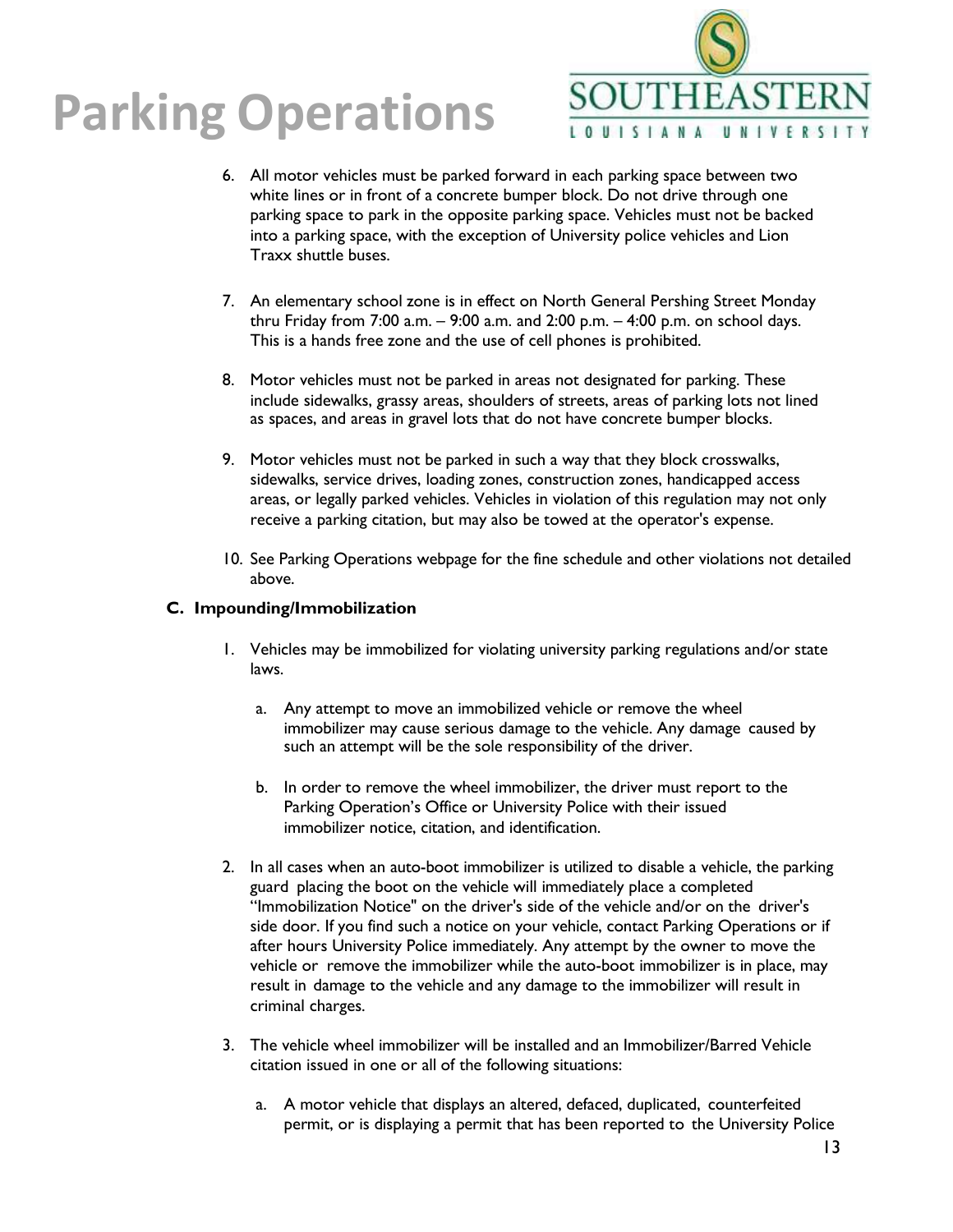

as lost or stolen.

- b. A motor vehicle that has received three or more outstanding parking citations and the operator is unknown.
- c. A motor vehicle does not display a current permit, does not display any license plate, and does not have a Vehicle Identification Number (VIN) that can be read.
- d. A motor vehicle that blocks, hinders, or obstructs a legally parked vehicle, crosswalk, sidewalk, handicapped access area, service drive, or loading zone.
- e. A motor vehicle that is parked in any designated handicapped parking space without an official state handicapped license plate, placard, or permit, and without a university parking permit.

### **D. Probation/Bar Status**

1. Probation

An individual will be placed on parking probation after receiving three (3) parking citations on three (3) separate days during the academic year (August through July). Payment of one or all of the citation fines will not have any impact on the individual being placed on parking probation.

- 2. Bar Status (Loss of Parking Privileges)
	- a. An individual is on "Bar Status" after having been placed on probation and having received a parking citation on the fourth  $(4<sub>th</sub>)$  separate day during the current academic year.
	- b. Commuter students placed on "Bar Status" are only allowed to park in the textbook rental lot on North Campus.
	- c. Residential students placed on "Bar Status" are only allowed to park in their designated residential parking lot.
	- d. Payment of one or all the citation fines will not have any impact on the individual placed on Bar Status

### **E. Payment of Fines**

- 1. Vehicle owners will be responsible for all citations issued.
- 2. Citations issued to a vehicle displaying a permit will be the responsibility of the registered permit holder.
- 3. Parking fines may be paid online via LIONET or in person at the Southeastern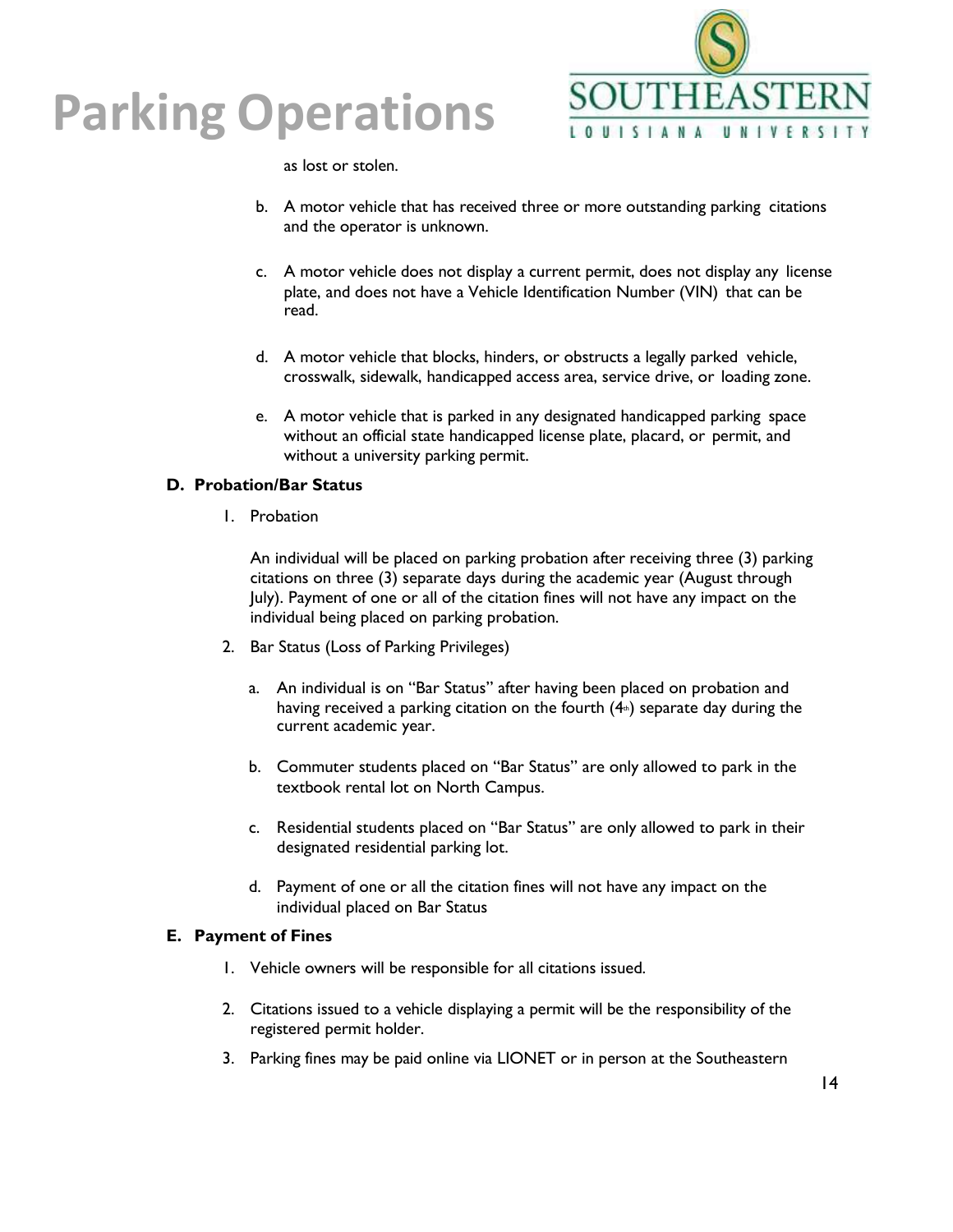

Controller's Office.

- 4. Acceptable payment methods include cash, credit card (except American Express), check, money order.
- 5. Non-payment of citations may result in a hold on the student's record.
- 6. A registration hold is placed on a student's account once they have an outstanding balance with Southeastern Parking Operations. Once a hold is placed on the student's account, it will NOT be released until the entire balance is paid in full.
- 7. Citations not paid or voided will prevent a student from registering for classes each semester.

### **F. Other Violations and Penalties**

- 1. The campus is located within the City of Hammond, Louisiana. Violation of state traffic statutes subject violators to criminal prosecution. Individuals involved in moving and other violations of traffic statues/ordinances may be required to appear in the Hammond City Court. Examples of such violations include, but are not limited to:
	- a. Exceeding the posted speed limit
	- b. Reckless or careless operation
	- c. Placing illegal equipment on a motor vehicle
	- d. Failure to observe traffic signs and/or signals
	- e. Disturbing the peace
	- f. Illegally parking in a designated handicapped parking space
- 2. Penalties for violating university parking and traffic regulations include, but are not limited to:
	- a. Fines
	- b. Suspension of campus driving and parking privileges
	- c. Disciplinary probation
	- d. Suspension from the University
- 3. Campus Traffic Violations: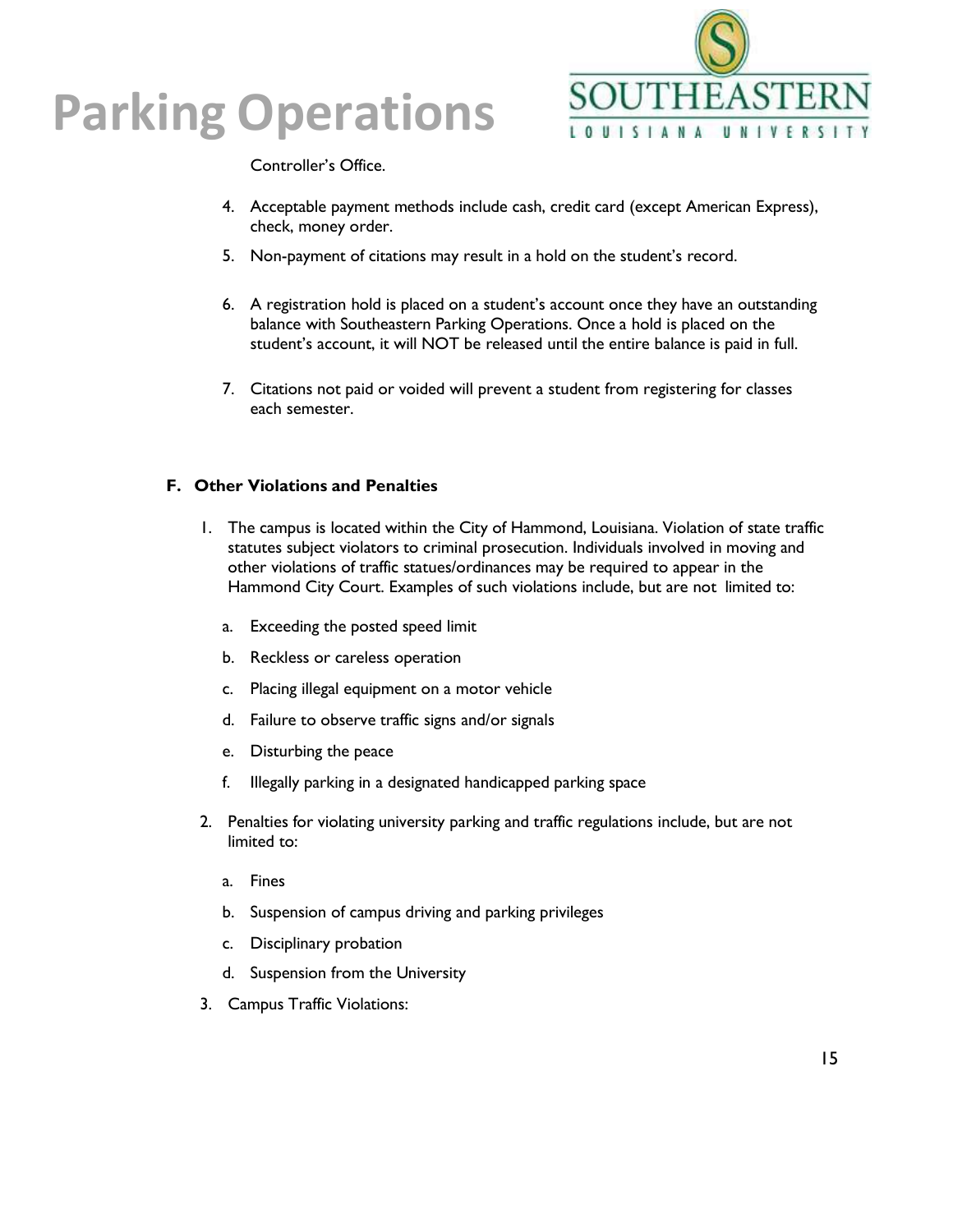

- a. The speed limit on campus is 15 miles per hour unless otherwise posted. Operators of all motor vehicles must observe this speed limit.
- b. Driving any motor vehicle, including motorcycles, on the grass, sidewalks, walkways, and shoulders of roads is prohibited.
- c. Maintenance, contractor, service, and delivery vehicles are prohibited from driving on sidewalks and grass areas unless specifically authorized to do so by Parking Operations.
- d. All traffic signs, signals, and/or instructions from a police officer and Parking Operations enforcement personnel are to be observed at all times. (Instructions from a police officer take precedence over signs and signals.)
- e. Pedestrians have the right-of-way at all crosswalks.
- f. All streets on campus are designated as no-passing. Passing of moving motor vehicle going in the same direction on a campus street is a moving traffic violation.

### **XII. APPEALS**

### **A. General Information**

- **1.** Any individual desiring to appeal a parking/traffic citation must submit his/her appeal online through LEONET within ten (10) calendar days of the date of the citation(s). Online appeal forms are available and can be submitted 24-hours a day, 7-days a week. The appeal will be reviewed by the Parking Appeal Review Committee.
	- a. Before appealing a citation, please review the following instructions:
		- 1) To appeal a citation, first go to your LEONET account, then to SELF SERVICE and CITATION APPEAL. You will need to put in your CITATION NUMBER and LICENSE PLATE # to proceed. Please do not skip spaces between the letters and numbers of the plate. EX: T20003224, NDZ016
		- 2) If you receive a hand written parking citation, you will need to put three zeros in front of the citation number and then license plate number. EX: 000765226. If it is a Campus Traffic Citation, you will need to put in two zeros in front of the number and then your license plate number. EX: 001205552.
		- 3) Once a citation is issued, you have 10 calendar days to appeal it. It takes 24-hours for the citation to be downloaded and applied to your LEONET account. If you receive the citation on a Monday, you should be able to appeal it on a Tuesday after 10:00 a.m. If the citation is written on a Friday, you should be able to appeal it on the following Monday after 10:00 a.m.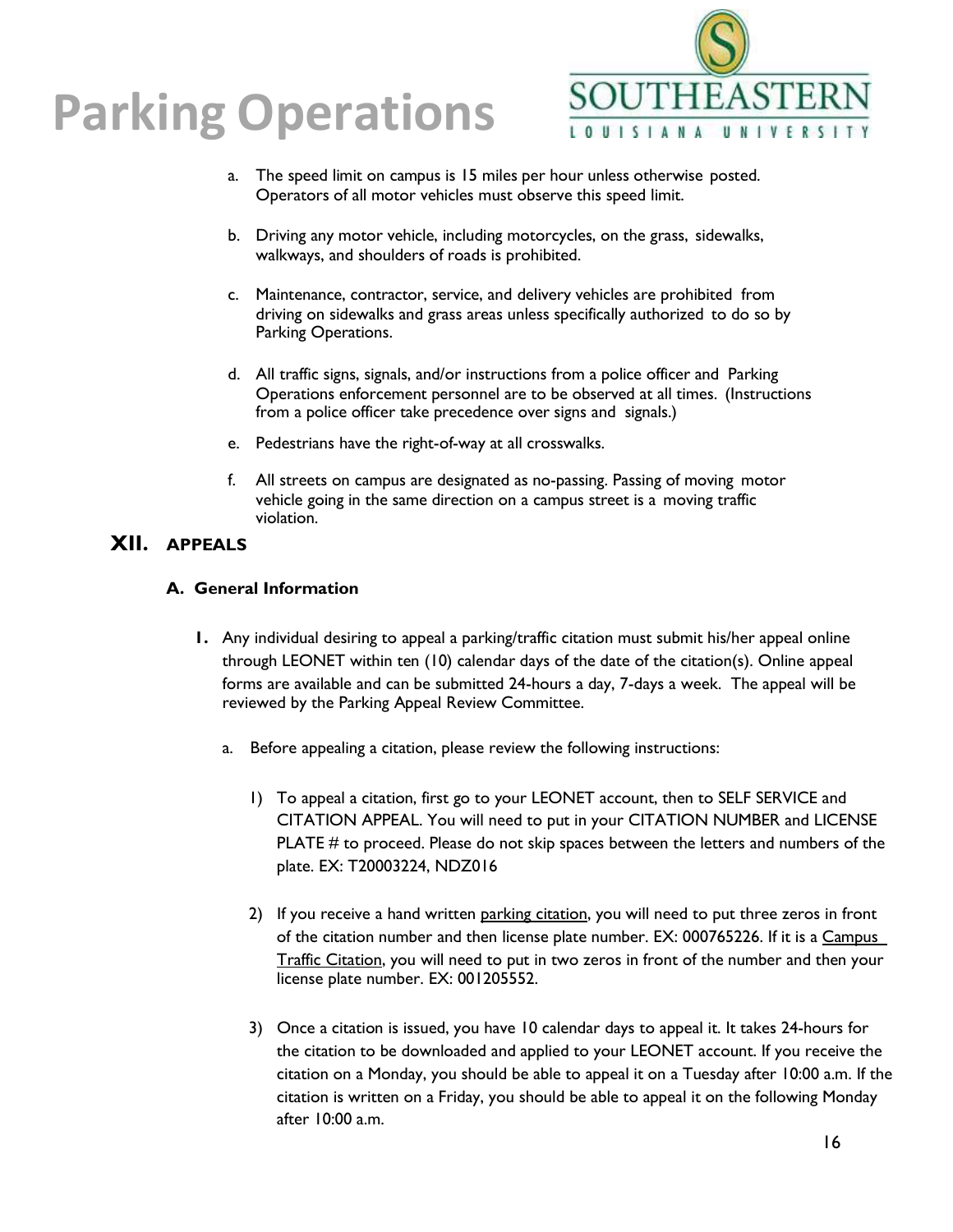

- b. The citation being appealed will remain on the individual's account until after a decision has been rendered at which time, if the appeal is approved by the Parking Appeal Review Committee, the citation will then be voided and the fee removed from the individual's account. You may check the status of your appeal in LEONET at any time by going online the same as appealing a citation.
- c. An appeal will not be considered if one or both of the following administrative requirements are not met:
	- 1) The appeal must be submitted within the ten (10) calendar day period mentioned above.
	- 2) The appeal form must be properly completed.
- d. Only the individual who purchase the hangtag/decal can appeal a citation issued against it. In the event the vehicle does not display a parking hangtag/decal, only the individual (student and/or employee) who operates the vehicle on campus may appeal a citation(s) issued to the vehicle.
- e. Anyone receiving a citation has the right to appeal the citation under the following conditions:
	- 1) The appeal must be made within 10 calendar days from the citation issue date.
	- 2) All appeals must be filed online through LEONET.
	- 3) One "courtesy" void of a citation for failure to display a permit will be allowed for persons who purchase a parking permit. Presentation of the citation must be made at Parking Operations. (Limit one per academic year).
	- 4) All outstanding fines must be paid before a citation can be appealed.
	- 5) Only the individual who purchase the permit can appeal a citation issued against it.
	- 6) In the event the vehicle does not display a parking permit, only the individual (student and/or employee) who operates the vehicle on campus may appeal a citation(s) issued to the vehicle.
- 2. Appeals Process
	- a. Appellant submits appeal.
	- b. The citation in question is marked on the appellant's account to show it is under appeal.